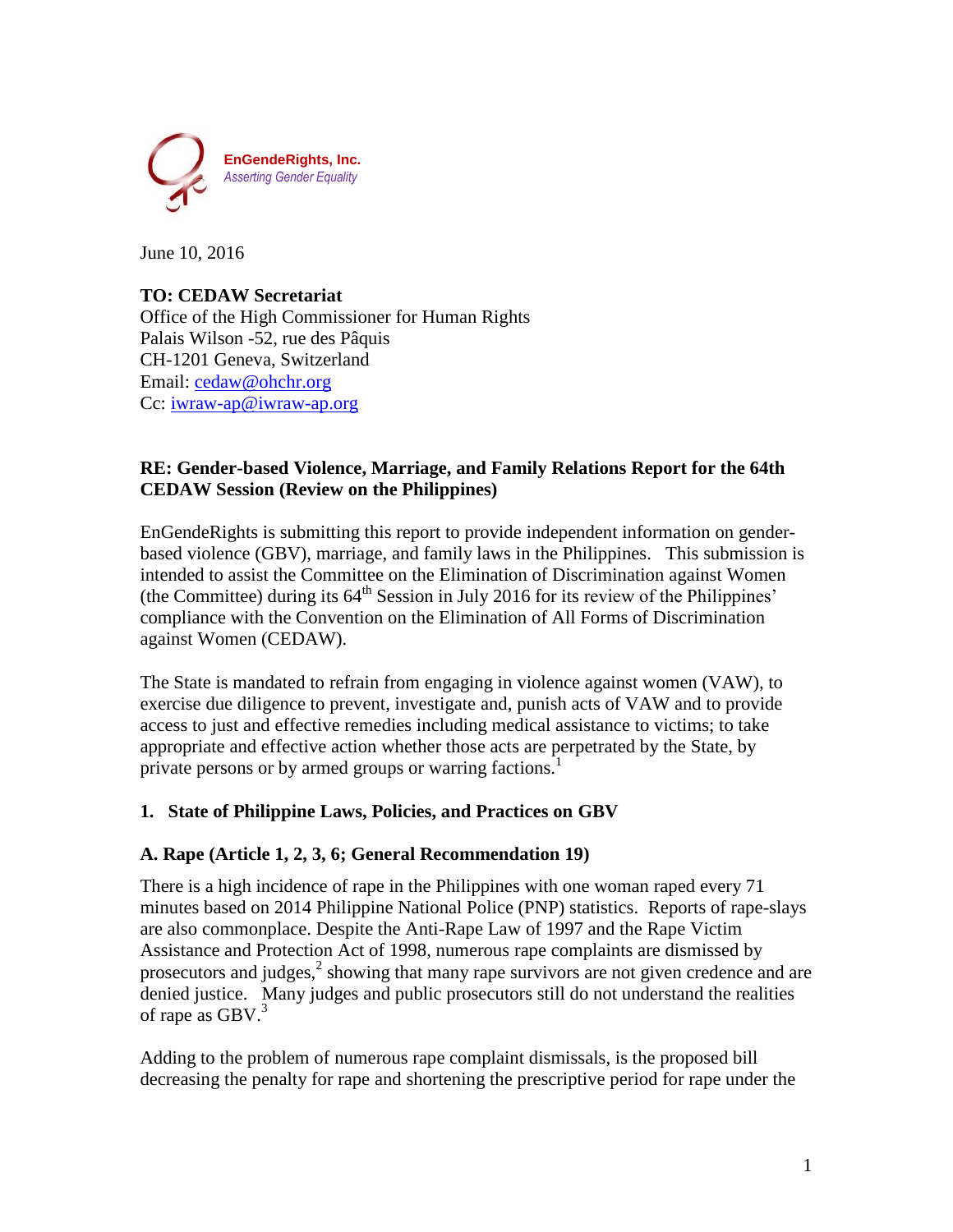Draft Criminal Code submitted by the Department of Justice to the House of Representatives.<sup>4</sup>

In the views on the Karen Tayag Vertido vs. Philippines (Communication No. 18/2008) adopted by the CEDAW Committee on July 16,  $2010<sup>5</sup>$  the CEDAW Committee recommended that the Philippine anti-rape law should center on the lack of consent as the core of the definition of rape. $6$ 

### **A.1. Denial of Access to Emergency Contraceptives for Rape Survivors**

While over 130 countries have registered emergency contraceptive pills (ECPs) that can prevent pregnancy resulting from rape, the Philippines has no registered ECPs. Postinor, the only previous ECP registered, has been delisted since  $2001$ .<sup>7</sup> Many health care providers, social workers, police officers, and lawyers are not aware that rape victims can use different methods of emergency contraception such as the Yuzpe method using the combined oral contraceptives and dedicated ECPs. Even the current language of the Reproductive Health Law (RH Law) restricts the access of rape victims to ECPs by disallowing national government hospitals from purchasing  $\overline{ECPs}^8$  thereby leaving only the local government hospitals to purchase and dispense ECPs.

# **A.2. Denial of Access to Post-Exposure Prophylaxis for Rape Survivors**

Many government HIV testing and counseling centers are not aware that rape victims can prevent HIV transmission by availing of post-exposure prophylaxis (PEP) within three days from the rape with the 28-day regimen of anti-retrovirals.

# **A.3. Denial of Access to Safe and Legal Abortion for Rape Survivors**

The Philippines has one of the most restrictive abortion laws around the world that does not even allow access to safe and legal abortion for rape victims.<sup>9</sup>

# **A.4. Lack of Access to DNA Analysis**

While rape incidence throughout the country is high, there is only one PNP DNA laboratory and one National Bureau of Investigation (NBI) DNA laboratory for the whole country. There are very few PNP medico-legal officers and very few social workers, psychiatrists, and psychologists who provide psycho-social counseling for rape survivors. It is even very common for girl rape victims to wait three months before they receive any form of psycho-social counseling.<sup>10</sup> While Republic Act 8505 requires rape crisis centers to be set up in every province and city, many provinces and cities have not established their rape crisis centers.

### **A.5. Denial of Access to Sexuality Education that Tackles GBV and human rights**

The sexuality education required under the RH Law can prevent rape incidence by tackling GBV and women's human rights, but the Department of Education (DepEd) is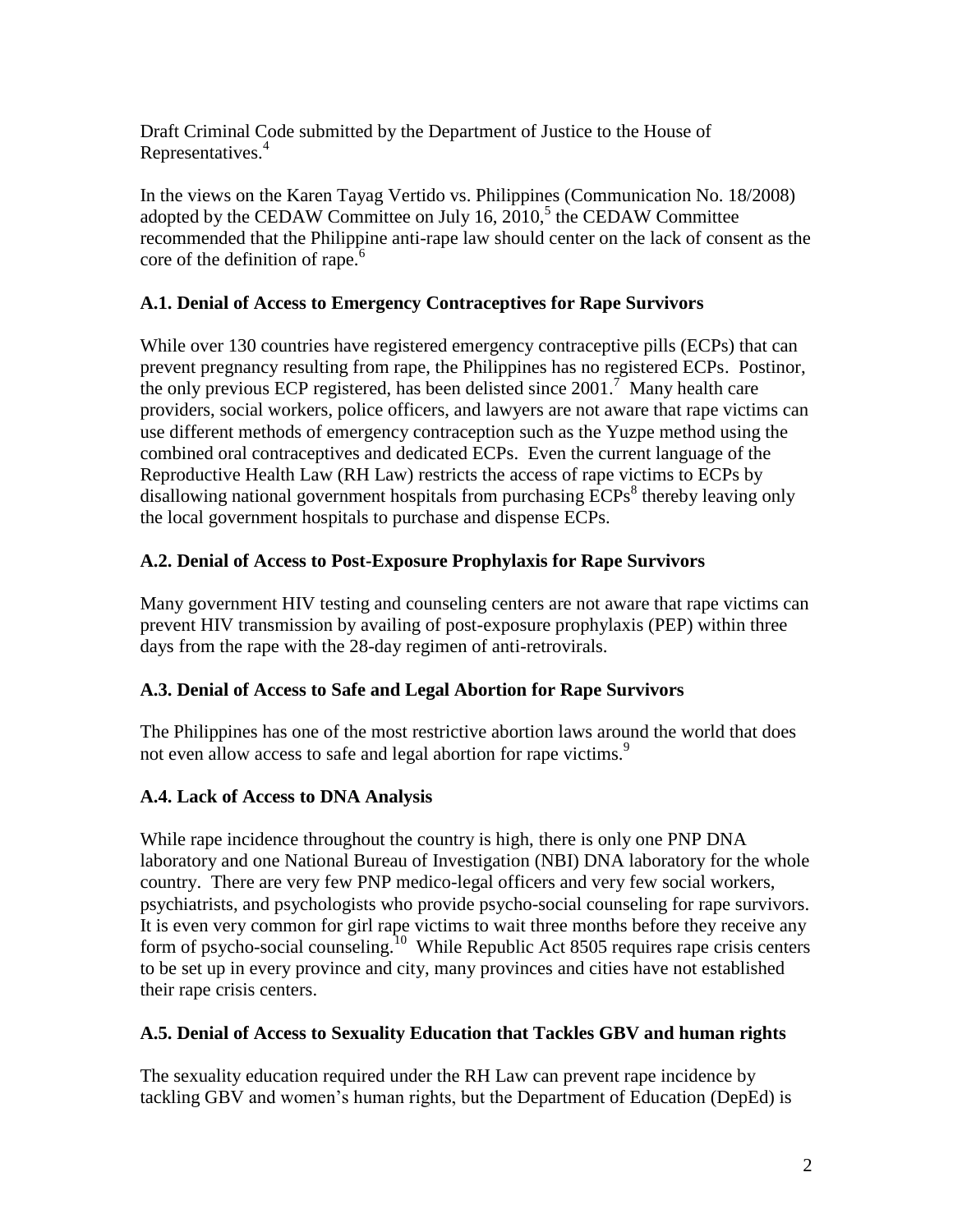still in the process of drafting its sexuality education modules. This becomes extremely problematic with the implementation of the K-12 program, because there are 16 to18 year old girls who are still in senior high school who are vulnerable to sexual abuse but are not receiving comprehensive sexuality education.

# **RECOMMENDATIONS:**

- Revise the Anti-Rape Law by reviewing the definition of rape law to place lack of consent at its center, remove the requirement in the rape law that sexual assault be committed by force or violence and any requirement of the proof of penetration, redefine sexual assault that require proof by the accused of steps taken to ascertain whether the complainant was consenting and use women's form of resistance and coercive circumstances as basis; extend the prescriptive period for rape and rape-slay;
- Enact laws and policies ensuring access to ECPs, PEPs, and safe and legal abortion for rape survivors; Allot budget to train service providers to dispense ECPs and PEPs;
- Ensure access to DNA Analysis and admission of DNA evidence for cases filed by rape survivors throughout the Philippines; Conduct routine checks of DNA samples of cold cases for rape and rape-slay cases;
- Increase the number of PNP medico-legal officers and social workers, psychiatrists, and psychologists who provide psycho-social services for rape survivors;
- Establish rape crisis centers in every province and city as provided under Republic Act 8505;
- Produce a monthly report of the number of rape cases that were dismissed and appealed by the Office of the Solicitor General to the higher courts;
- Enhance sharing of criminal information between courts and the PNP throughout the country on accused facing criminal charges for rape with unserved warrants of arrest to facilitate the arrest of perpetrators; Enhance the profiling of perpetrators of rape and rape-slay to aid in prevention and prosecution.

### **B. Intimate Partner Violence**

Studies show that three out of five Filipino women have been victims of physical abuse.<sup>11</sup> The Anti-Violence against Women and Their Children Act of 2004 (Anti-VAWC Act) took effect 12 years ago, but there is still an ongoing disjunct between the law and how the law is being implemented in barangays, police stations, and courts.<sup>12</sup> There are judges who delay the release of Permanent Protection Orders, issue limited Protection Orders or refuse to issue Contempt Orders for violations of Protections Orders issued under the Anti-VAWC Act. $13$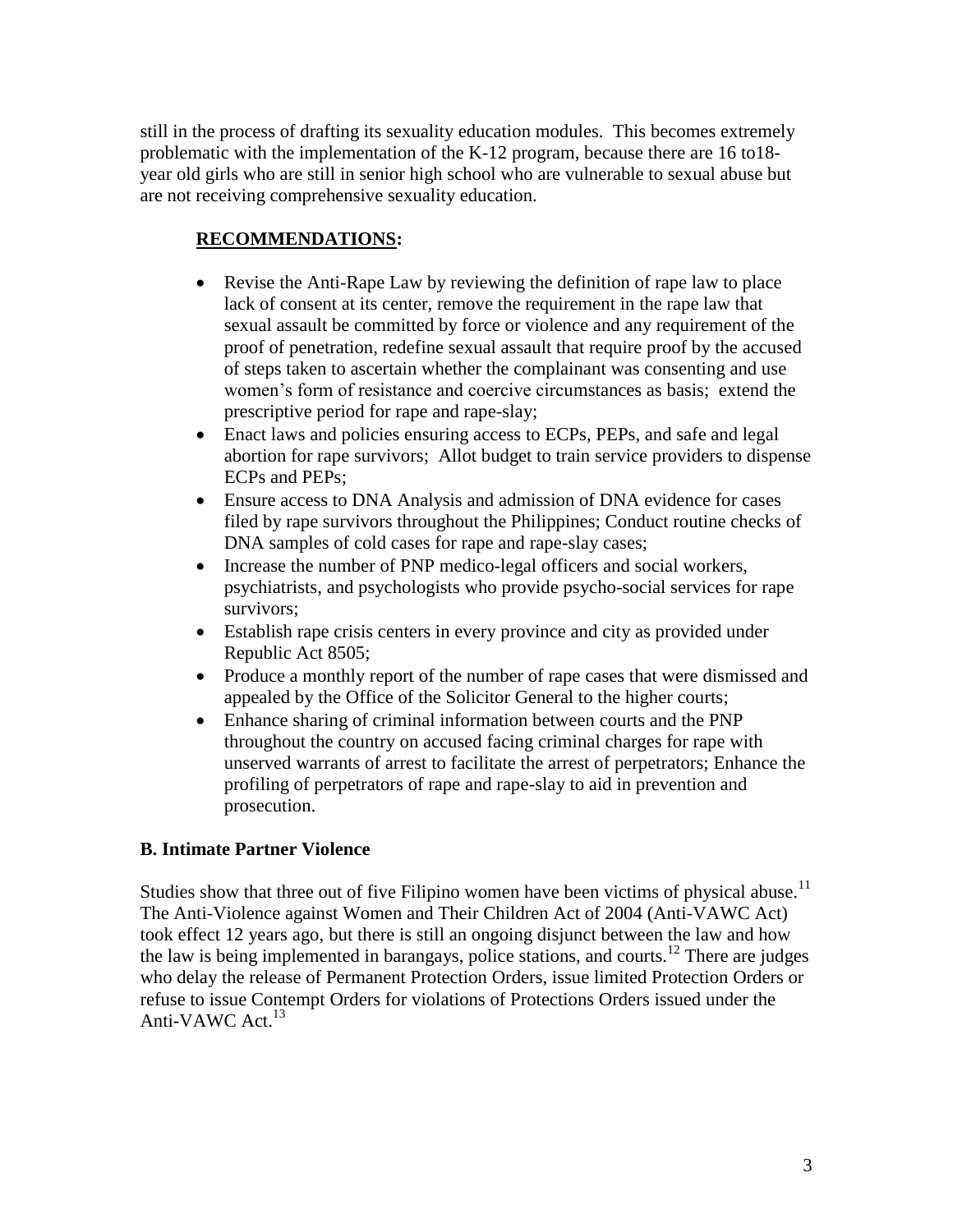### **RECOMMENDATIONS:**

- Amend certain provisions to strengthen measures to fully protect the abused women;
- There must be continuing legal education for members of the barangay, police, and judiciary on GBV.

### **C. Prostitution and Human Trafficking**

Women in prostitution in the Philippines are still penalized under the Revised Penal Code.<sup>14</sup> The existing criminal law imposing imprisonment on women in prostitution disregards the fact that many are lured to prostitution because of the desperation due to poverty and lack of alternative sources of income. There is also the occurrence of predatory pimping of adolescents and young women and girls where illegal recruiters/traffickers roam around the communities targeting them.<sup>15</sup>

# **RECOMMENDATIONS:**

- The penal provisions imposed on women in prostitution must be repealed;
- Implement the Expanded Anti-Trafficking Law to the fullest extent;
- The Philippine government must properly address problems associated with women in prostitution and trafficked women including by increasing access to education through study now-pay later schemes, ensure state universities in each province, city, and municipality, awarding more scholarships, among others, and by increasing access to work and financial assistance/loans for women.

### **D. Sexual Harassment**

The Anti-Sexual Harassment Act of  $1995<sup>16</sup>$  embodied the noble intent of proscribing sexual harassment in the workplace, education, and training environment. However, the actual provisions of the law are problematic. It provides that there is *demand, request, or requirement of a sexual favor* with the use of "authority, influence, or moral ascendancy."<sup>17'</sup> The way that the law is phrased subjects it to judicial interpretation where strict interpretation has led to countless dismissals in the preliminary investigation level and acquittals in the courts.<sup>18</sup>

Like rape, sexual harassment, can happen anywhere and anytime. In cases of sexual harassment, the psychological impact on the victim is important and not the intent of the harasser.<sup>19</sup> Until the law is amended, however, it is imperative for prosecutors, judges, and justices to rule that any unwanted act of a sexual nature to which a woman is subjected to, such as forced kisses, grabbing of breast, is already a "demand or requirement of a sexual favor" as held in the 2008 case of *Rayala v. Domingo*. <sup>20</sup> In *Rayala*, the Supreme Court stated that,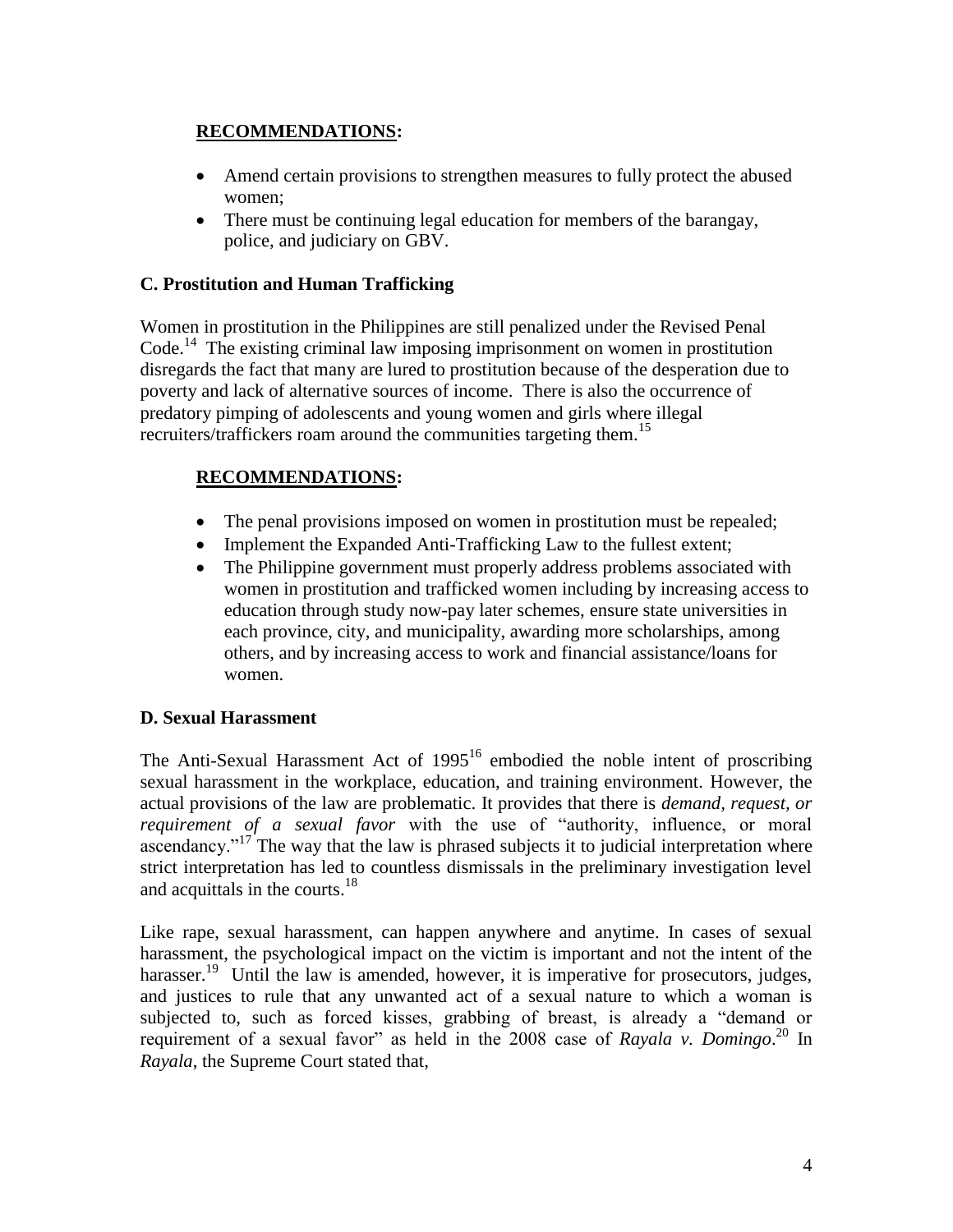It is not necessary that the demand, request or requirement of a sexual favor be articulated in a categorical oral or written statement. It may be discerned…from the acts of the offender. … It is enough that the respondent's acts result in creating an intimidating, hostile or offensive environment for the employee.<sup>21</sup>

Furthermore, it is essential that prosecutors, judges, and justices rule that male coworkers can sexually harass a female co-worker and even male subordinates can sexually harass a female on a higher position because of the reality of gender relations. Thus, not only those in a position of power in the workplace, educational, and training institution sexually harass — vertical type or *quid pro quo* type of sexual harassment — but also any co-worker and subordinate can sexually harass because of gender relations between men and women, known as horizontal or hostile environment type of sexual harassment, that falls under the use of "influence" under the Anti-Sexual Harassment Act of 1995.<sup>22</sup>

### **RECOMMENDATIONS:**

- RA 7877 should be amended to cover sexual harassment outside of the employment, training and educational environment identifying places such as but not limited to streets, parks, schools, markets, and public transportation. The penalty and fine should also be increased while the prescriptive period should be lengthened. To do away with the varied and regressive interpretation of RA 7877, the requirement of authority, influence, and moral ascendancy should be removed;
- Workplace, training and education sexual harassment should be defined as "an act, or a series of acts involving any unwelcome sexual advance, request or demand for a sexual favor, or other verbal or physical behavior of a sexual nature, committed in a work-related, training or education related environment."

### **E. Stalking**

There is no national law penalizing stalking although there are now local ordinances penalizing stalking such as in Quezon City.<sup>23</sup> Some rape and rape-slay cases start with stalking<sup>24</sup> stressing the importance of enacting a national law against stalking.

# **RECOMMENDATION:**

• Enact a national law against stalking

### **ADDITIONAL RECOMMENDATIONS ON GBV:**

 Train barangay officials, medico-legal, police, prosecutors, and judges on gender-responsive handling of GBV cases and ensure the designation of gender focal points for the police, prosecutors, and judges at every local government unit level;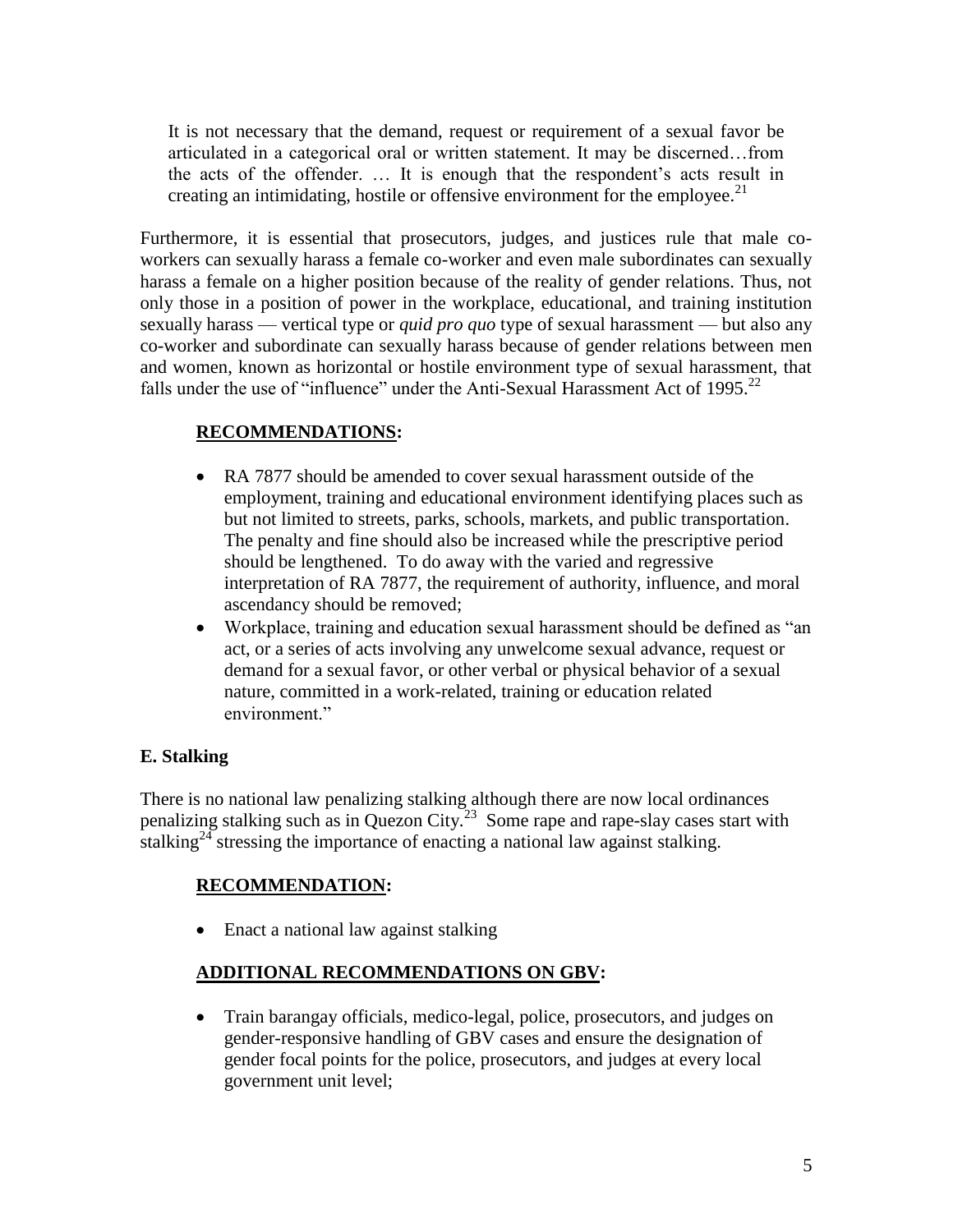- Investigate and prosecute reported cases of GBV against Filipino women working as au pairs in countries like Denmark;
- Revise Rules on Criminal Procedure and enact policies to enhance the role of prosecutors to actively investigate GBV cases including by collaborating with police and conducting crime scene investigation;
- Produce annual reports of GBV cases filed with the prosecutor and courts including the proportion of cases filed vis-a-vis dismissed by prosecutor and acquitted in court;
- Ensure functional Local Committees on Anti-Trafficking and Violence Against Women and Their Children (LCAT VAWC) throughout the country; Include transport groups in the LCAT VAWC;
- Create local and national committees for other forms of GBV like rape and sexual harassment;
- Create a nationwide emergency hotline for GBV cases; Establish shelters for GBV survivors accessible for all the local government units
- Ensure access to sexuality education that tackles GBV and human rights.

### **2. State of Philippine Laws, Policies, and Practices on Marriage and Family Relations**

### **A. Non-availability of Absolute Divorce in the Philippines (Article 16)**

There is no absolute divorce or no-fault divorce in the Philippines. There is only annulment of marriage under Art. 36 of the Family Code. Cases for annulment of marriage are costly and inaccessible to poor women and court decisions nullifying marriages are difficult to obtain because of varying judicial interpretations.<sup>25</sup>

# **RECOMMENDATION:**

• Divorce must be made available.

# **B. Discriminatory Provisions in the Family Code (Article 16)**

The husband's decision prevails over the wife in cases where there is disagreement on the administration or enjoyment of community property and over the exercise of parental authority. $26$ 

# **RECOMMENDATION:**

• Repeal the discriminatory provisions in the Family Code.

### **C. Discriminatory Provisions in the Muslim Code and Discriminatory Practices (Articles 16, 5)**

The Muslim Code allows the following: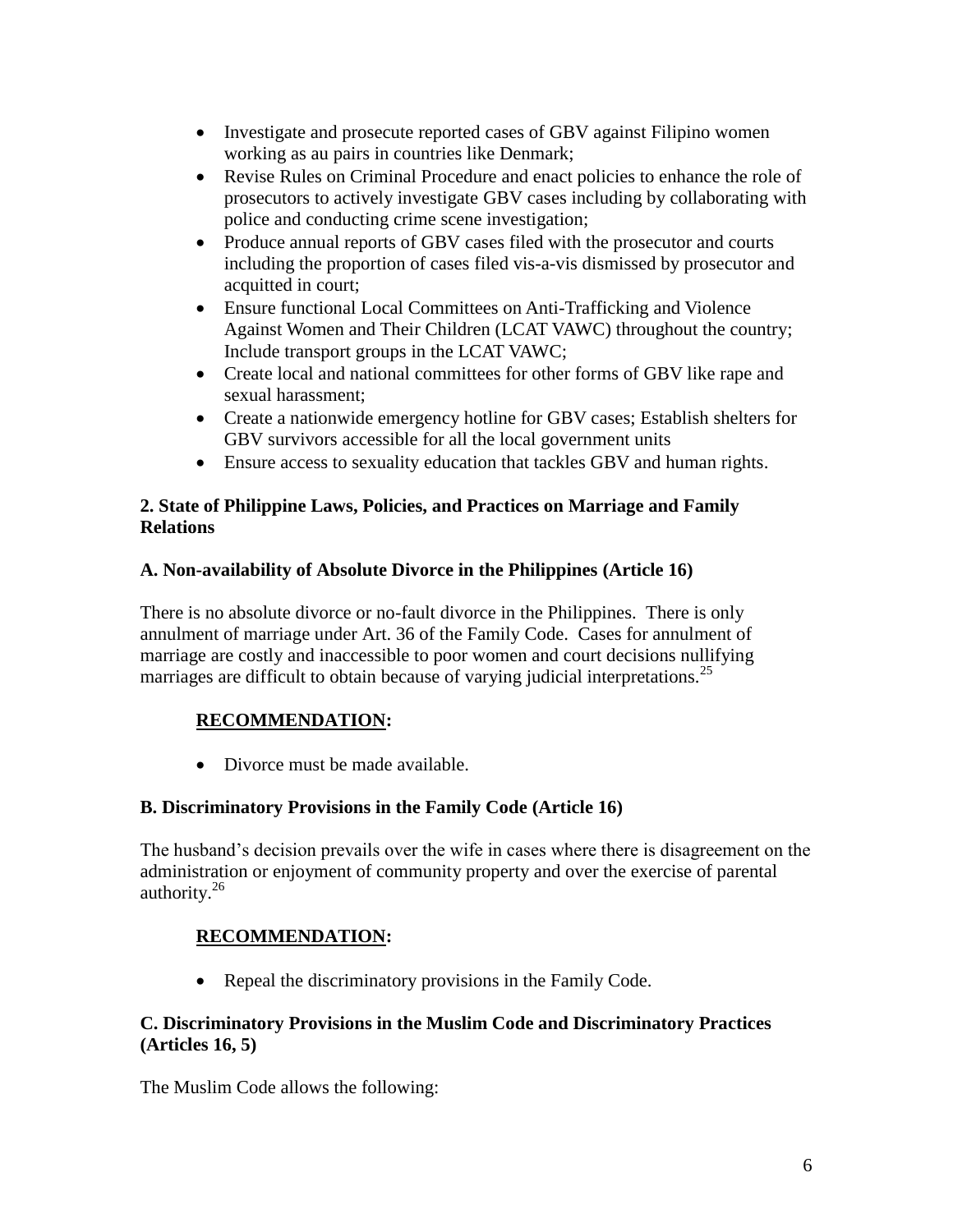- a. polygamy,
- b. early marriage (at age 15)
- c. arranged marriages (females aged 12-14)
- d. the husband is given the authority to choose the family residence
- e. the husband can deny his permission to his wife to practice a profession or occupation of her choice.

Under Muslim law, girls are allowed to marry at age 15 rather than age 18. By allowing girls in the Philippines to marry at such a young age, the Philippine government is perpetuating a harmful practice to girls that greatly impacts these adolescent women's education, health, and their total well-being.

In some indigenous communities, polygamy and abduction for forced cohabitation are still practiced.

In the CEDAW General Recommendation No. 21 on Equality in Marriage and Family Relations, the CEDAW Committee identified 18 as the appropriate legal age of marriage for both men and women.<sup>27</sup> The Committee also cited the finding of the World Health Organization that when girls marry and have children, their health can be adversely affected and their education impeded.<sup>28</sup> In CEDAW General Recommendation No. 19, the Committee defined forced marriage as a form of violence posing actual threats to women and perpetuating their subordinate roles in society. $^{29}$ 

## **RECOMMENDATION:**

• Repeal the discriminatory provisions in the Muslim Code.<sup>30</sup>

#### **D. Discriminatory Penal Provisions on Adultery (Article 3)**

Adultery is still penalized in the Philippines. $31$  In many countries around the world, the criminal provisions imposed on adultery have already been repealed. $32$ 

The intended purpose of the criminal provision on adultery is protect the rights of real heirs. However, many adultery cases are filed by estranged husbands who have long been separated from their wives and who have no intention of reuniting with their wives nor do they have any intention of supporting the illegitimate child of their wives.<sup>33</sup> Many adultery cases are filed to harass women and sometime to threaten and coerce them to transfer contested property in the name of the estranged husband.<sup>34</sup>

### **RECOMMENDATION:**

• Repeal the criminal provisions on adultery under the Revised Penal Code.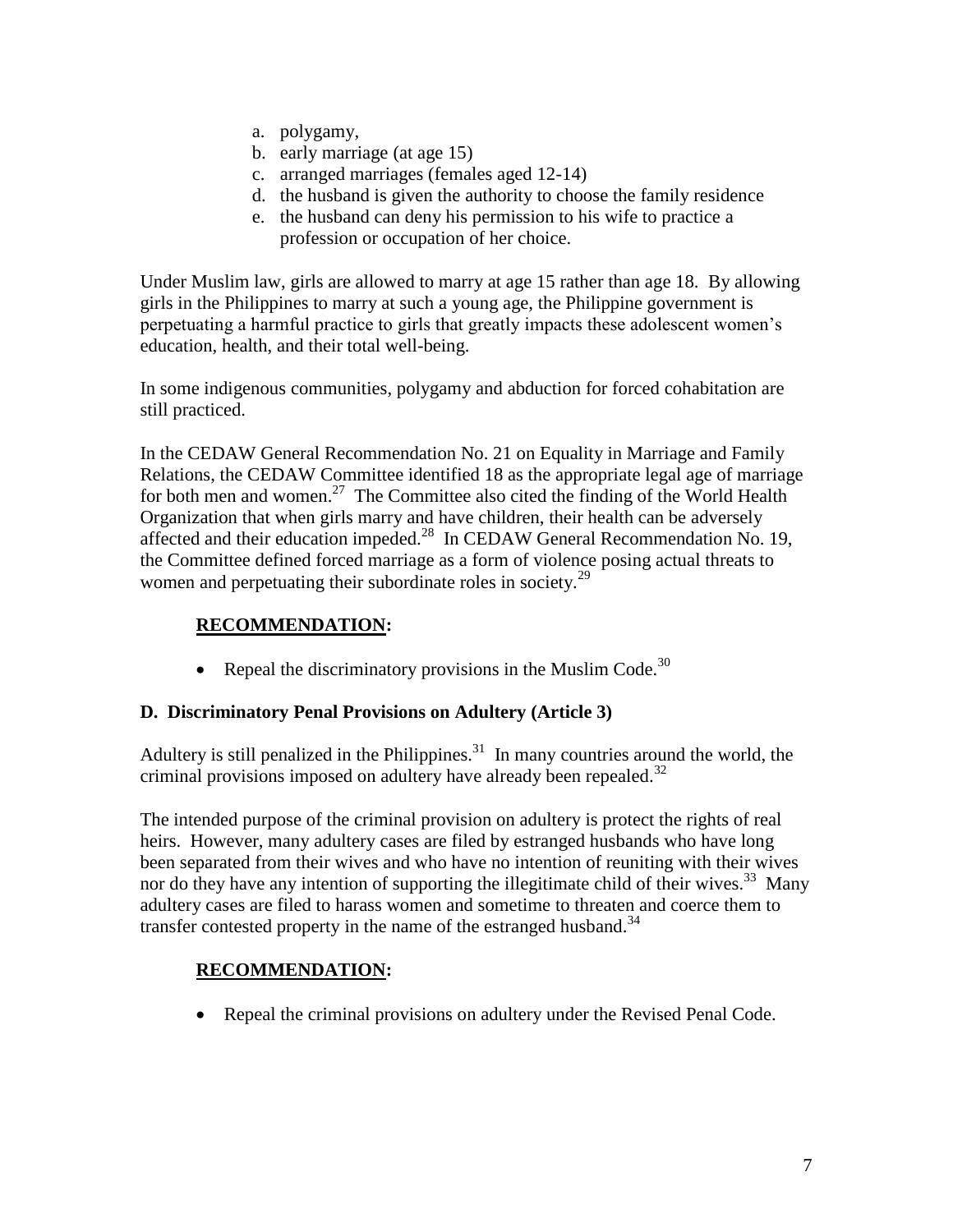#### **SUGGESTED QUESTONS FOR THE STATE**

We hope that the Committee will consider addressing the following questions to the Philippine government:

- 1. What efforts are being done by the government to pay compensation for rape victims as recommended by the Committee?
- 2. What are the efforts of the government to address the incidence of wives being killed by their husbands or intimate partners?

We hope that the information provided in this report is useful during the Committee's review of the Philippine government's compliance with CEDAW. If you have any questions, or would like further information, please do not hesitate to contact us at [padillaclara@yahoo.com](mailto:padillaclara@yahoo.com) and [engenderights@gmail.com.](mailto:engenderights@gmail.com)

 $\overline{a}$ 

 $1$  General Recommendation 19, para, 9; Extension of mandate of U.N. Special Rapporteur on Violence against Women (UNSRVAW) by the Commission on Human Rights in 2003, 59th sess., Res. 2003/45.

 $2$  Quezon City Protection Center case reports of cases from December 2011 onwards; Clara Rita A. Padilla, A Call for Philippine Implementation of Women's Rights Under CEDAW, 53 ATENEO Law Journal 765- 803 (2008) [hereafter Padilla, ALJ, 2008].

<sup>3</sup> Padilla, ALJ, 2008.

<sup>4</sup> Criminal Code Committee, The Criminal Code of the Philippines, available at

https://www.doj.gov.ph/files/ccc/Criminal Code September-2014(draft).pdf.

 $5$  Communication under the Optional Protocol to the Convention on the Elimination of Discrimination Against Women, Letter from CEDAW views on Karen Vertido Communication Vertido to CEDAW Committee (Nov. 29, 2007) [hereafter KTV Comm.].

 $^6$  KTV Comm.

<sup>7</sup> BFAD Bureau Circular 18, s. 2001, December 7, 2001.

<sup>8</sup> Reproductive Health Law, Republic Act 10354.

<sup>&</sup>lt;sup>9</sup> Revised Penal Code, Articles 256-259.

 $^{10}$  Prior experience of Quezon Protection Center from 2011 up to the last quarter of 2015 when referring child abuse cases to the Philippine General Hospital-Child Protection Unit (PGH-CPU). Towards the end of the last quarter of 2015, the QC Protection Center hired its own psychologist; Experience of EnGendeRights in their Paralegal trainings throughout the country conducted from 2004 onwards.

<sup>&</sup>lt;sup>11</sup> National Demographic and Health Survey, 2013.

<sup>&</sup>lt;sup>12</sup> Quezon City Protection Center record of barangay actions on Barangay Protection Orders; EnGendeRights experience from paralegal trainings conducted throughout the Philippines since 2004 onwards.

<sup>&</sup>lt;sup>13</sup> Padilla, ALJ, 2008; EnGendeRights experience from paralegal trainings conducted throughout the Philippines since 2004 onwards.

 $14$  Article 202, Revised Penal Code, Act No. 3815 (1930).

<sup>&</sup>lt;sup>15</sup> Quezon City Protection Center case reports of cases from December 2011 onwards.

<sup>&</sup>lt;sup>16</sup> An Act Declaring Sexual Harassment Unlawful in the Employment, Education or Training Environment, and for Other Purposes [Anti-Sexual Harassment Act of 1995], Republic Act No. 7877 (1995).

<sup>17</sup> *Id.*, Section 3.

<sup>18</sup> Padilla, ALJ, 2008, at 11.

<sup>19</sup> Bundy v. Jackson, 641 F. 2d 934 (1981)

<sup>20</sup> Domingo v. Rayala, G.R. Nos. 155831, 155840, & 158700, Feb. 18, 2008.

 $^{21}$  *Id.*